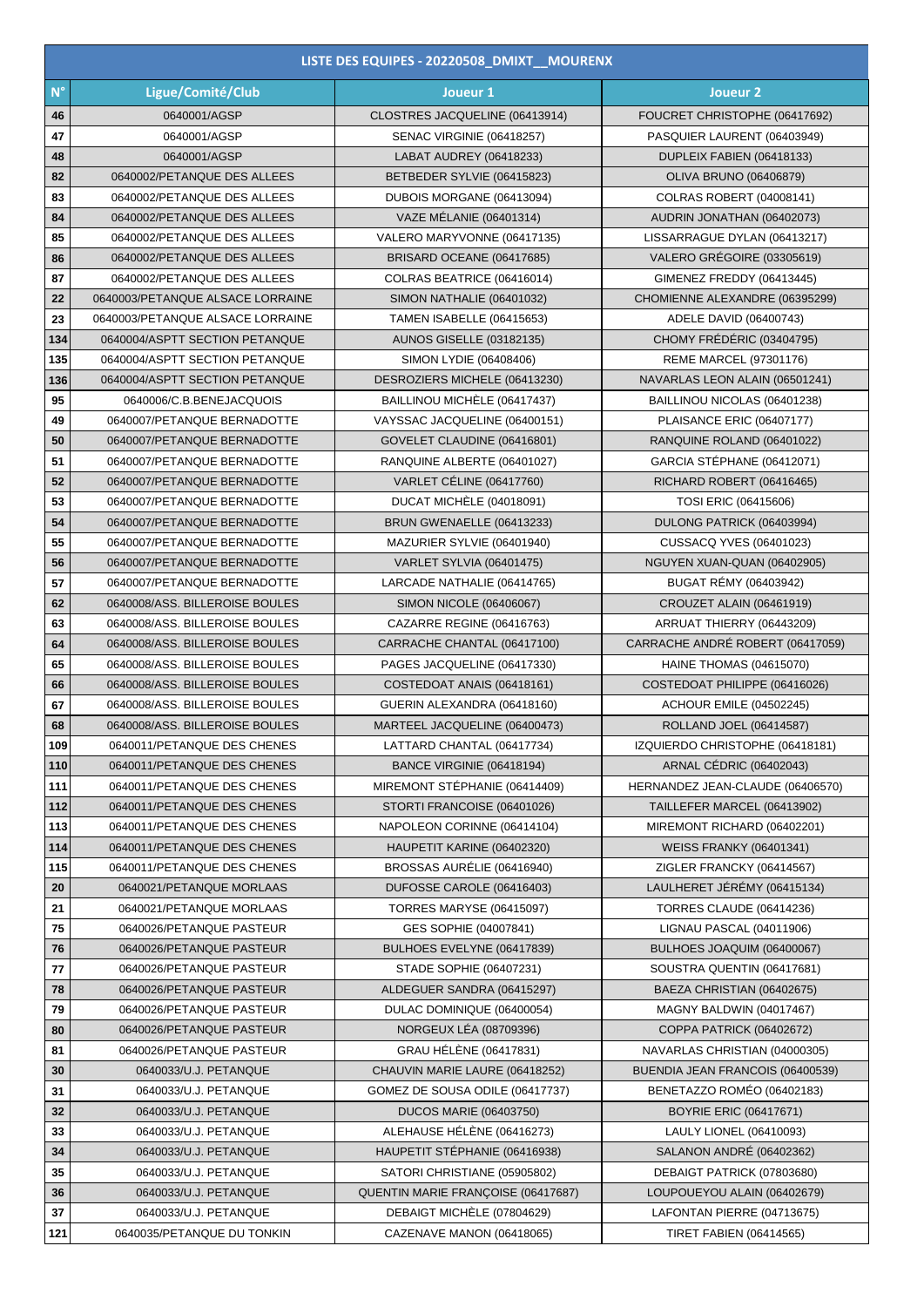| 122          | 0640035/PETANQUE DU TONKIN          | DOMECQ MAGALI (06414737)                | BERNARDIN BRUNO (06417626)                            |
|--------------|-------------------------------------|-----------------------------------------|-------------------------------------------------------|
| 123          | 0640035/PETANQUE DU TONKIN          | CALHAU DA SILVA LAÉTICIA (06416470)     | IGLESIAS NIEVES DAVID (06416555)                      |
| 124          | 0640035/PETANQUE DU TONKIN          | DESA MÉLISSA (06416270)                 | RICHARD JONATHAN (06416353)                           |
| 125          | 0640035/PETANQUE DU TONKIN          | ZANARDO NATHALIE (06416696)             | DESTAILLATS JEAN MARC (06418111)                      |
| 126          | 0640035/PETANQUE DU TONKIN          | GUILBAUT CHRISTIANE (06418193)          | DE FIGUEIREDO ALFONSO (06402541)                      |
| 24           | 0640043/AVENIR ASSAT PETANQUE       | CARDEILHAC CELINE (06418131)            | CABE CEDRIC (06417501)                                |
| 17           | 0641001/BOULE ARUDYENNE             | LABOURDETTE KARINE (06416821)           | LAVIGNE BENJAMIN (06411224)                           |
| 18           | 0641001/BOULE ARUDYENNE             | LHOMME CLARISSE (03339320)              | SALEFRANQUE PHILIPPE (06416754)                       |
| 19           | 0641001/BOULE ARUDYENNE             | COUCOURON MARTINE (06411239)            | COUCOURRON CYRIL (06415832)                           |
| 128          | 0641002/A.L. ARTIX PETANQUE         | <b>GARNIER JOELLE (06417889)</b>        | <b>AYALA DIDIER (06401817)</b>                        |
| 129          | 0641002/A.L. ARTIX PETANQUE         | PERONA ANITA (06417325)                 | AGUILERA GEORGES (06401455)                           |
| 130          | 0641002/A.L. ARTIX PETANQUE         | BIANCHI NICOLE (06417632)               | MARQUES MICKAEL (06414422)                            |
| 131          | 0641002/A.L. ARTIX PETANQUE         | GARNIER MYLENE (06417628)               | PREVOT FLORENT (06415627)                             |
| 132          | 0641002/A.L. ARTIX PETANQUE         | TAUZIN MÉLANIE (06417432)               | THIERRY OLIVIER (06408535)                            |
| 133          | 0641002/A.L. ARTIX PETANQUE         | SEBASTIAN - ORGA EVA (06418009)         | MACIOSZCZYK SERGE (01351279)                          |
| 58           | 0641004/COCHONNET BIRONNAIS         | BERQUIN NADÈGE (08903809)               | LAVIGNE JACQUES (06404357)                            |
| 59           | 0641004/COCHONNET BIRONNAIS         | LAUDUMIEZ LUCETTE (06418110)            | BERNADICOU DIDIER (06416955)                          |
| 60           | 0641004/COCHONNET BIRONNAIS         | SUBERBIELLE VALERIE (06416006)          | SUBERBIELLE FABIEN (06416007)                         |
| 61           | 0641004/COCHONNET BIRONNAIS         | TARASCOU MARIE PIERRE (06403465)        | <b>BOUDE PIERRE (06403319)</b>                        |
| 70           | 0641008/LES HOUSSATS DE LEDEUIX     | LE GALL CHANTAL (06416642)              | ARBIDE CHRISTOPHE (06403702)                          |
| 71           | 0641008/LES HOUSSATS DE LEDEUIX     | JAMET ANNE - SARAH (06417484)           | SERRANO RICHARD (06403002)                            |
| 72           | 0641008/LES HOUSSATS DE LEDEUIX     | PLANCHON CHARLENE (06416711)            | PLANCHON CEDRIC (06416288)                            |
| 73           | 0641008/LES HOUSSATS DE LEDEUIX     | VILLAR ESTEVE (06418265)                | MAYER CHRISTOPHE (06407883)                           |
| 74           | 0641008/LES HOUSSATS DE LEDEUIX     | <b>MAYER JEANNE (06407946)</b>          | LOCERTALES YOHAN (06410301)                           |
| 127          | 0641010/PETANQUE MAULEONNAISE       | FORTON FERNANDES CÉLINE (06413531)      | BOUILLON SERGE (06407690)                             |
| 96           | 0641012/PETANQUE ABC MOURENX        | MAESTRI - BACABARA GRAZIELLA (06404094) | MAESTRI PHILIPPE (06400021)                           |
| 97           | 0641012/PETANQUE ABC MOURENX        | SARRAN MARIE CHRISTINE (06502972)       | LAMOTHE PATRICK (06417324)                            |
| 98           | 0641012/PETANQUE ABC MOURENX        | GANDOLPHE ROSE MARIE (06416949)         | BERNUES JEAN PHILIPPE (06403008)                      |
| 99           | 0641012/PETANQUE ABC MOURENX        | AUBERTIN MARIE (06418073)               | AROSTEGUY JORDAN (06415609)                           |
| 100          | 0641012/PETANQUE ABC MOURENX        | <b>PREVOT NICOLE (06418059)</b>         | LEFRANC JEROME (06005348)                             |
| 101          | 0641012/PETANQUE ABC MOURENX        | MALDONADO EMILIE (06412330)             | CHAIGNEAU JEAN-MICHEL (06416180)                      |
| 102          | 0641012/PETANQUE ABC MOURENX        | CHAIGNEAU LAURE (06416181)              | DESCHAMPS CHRISTOPHE (06408258)                       |
|              | 0641012/PETANQUE ABC MOURENX        |                                         |                                                       |
| 103          |                                     | THIERRY PATRICIA (06412137)             | THIERRY ROMAIN (06408536)<br>NANO TIMOTHÉE (07815268) |
| 104          | 0641012/PETANQUE ABC MOURENX        | <b>DESSA VIVIANE (06408152)</b>         |                                                       |
| 105          | 0641012/PETANQUE ABC MOURENX        | HOURCAILLAOU BERNADETTE (06414592)      | HERRAN DOMINIQUE (06409053)                           |
| 106          | 0641012/PETANQUE ABC MOURENX        | LANSALOT SANDRINE (06417205)            | VAILLANT ALAIN (06417204)                             |
| 107          | 0641012/PETANQUE ABC MOURENX        | BERNUES ELODIE (06408342)               | BARRANCO NICOLAS (06403745)                           |
| 108          | 0641012/PETANQUE ABC MOURENX        | TORMOS CORALIE (06416362)               | LORENTZ MICHEL (06403434)                             |
| 38           | 0641014/PETANQUE OLORONAISE         | LENDORMY VIRGINIE (00216136)            | CARREY-CASAUCAU FRANCK (06403087)                     |
| 39           | 0641014/PETANQUE OLORONAISE         | CARREY-CASAUCAU PATRICIA (06403133)     | COUFFIGNAL RENÉ (06601733)                            |
| 40           | 0641014/PETANQUE OLORONAISE         | MEDEVIELLE NADINE (06418080)            | BOUJELOUAH REZKI (06403119)                           |
| 10           | 0641017/PETANQUE SALISIENNE         | IMBERT VIVIANE (06412031)               | TOME JOSE (06403414)                                  |
| $\mathbf{2}$ | 0641021/OKARO SALLESPISSE           | CLAVERIE - CAZASSUS NELLY (06416892)    | LARROUX GEORGES (06408093)                            |
| 1            | 0641026/LA BOULE ESTOSIENNE         | LAMOTHE CHANTAL (06414173)              | LAMOTHE PHILIPPE (06414174)                           |
| 12           | 0641027/LA BOULE BATCHOISE          | BAYONNES MARIA CONCEPTION (06417675)    | MATHEY RAPHAEL (06417676)                             |
| 13           | 0641027/LA BOULE BATCHOISE          | PETRIAT LAURENCE (04017886)             | DARRACQ STEPHANE (04005698)                           |
| 14           | 0641027/LA BOULE BATCHOISE          | BRULARD NATHALIE (06417347)             | LANNES LACROUTS CHRISTIAN (06417345)                  |
| 15           | 0641027/LA BOULE BATCHOISE          | GALLO NATHALIE (06414613)               | LAHITETTE BERNARD (06417434)                          |
| 16           | 0641027/LA BOULE BATCHOISE          | LASSERRE PAULETTE (06416069)            | LJUBISIC ERIC (06406952)                              |
| 41           | 0641029/LABASTIDE CEZERACQ PETANQUE | SOLIVERES DOMINIQUE (06407170)          | GARCIA RÉMI (06416545)                                |
| 42           | 0641029/LABASTIDE CEZERACQ PETANQUE | NOEL MARYVONNE (02409794)               | <b>NOEL ALAIN (02407927)</b>                          |
| 43           | 0641029/LABASTIDE CEZERACQ PETANQUE | TORRALBA YOLANDE (06416877)             | BELLON ERIC (04013167)                                |
| 44           | 0641029/LABASTIDE CEZERACQ PETANQUE | BAYE JANY (06417524)                    | CAPDOUZE BRUNO (06416038)                             |
| 45           | 0641029/LABASTIDE CEZERACQ PETANQUE | DA SILVA GONGALVES MAGUY (06418179)     | DA SILVA GONCALVES ARMANDO (06418042)                 |
| 88           | 0642003/CLUB BOULISTE DE BIARRITZ   | BENDRELL EMILIE (06417206)              | ZAMORA GUY (04013104)                                 |
| 89           | 0642003/CLUB BOULISTE DE BIARRITZ   | DAMESTOY VALERIE (06418078)             | DAMESTOY KÉVIN (06415361)                             |
| 90           | 0642003/CLUB BOULISTE DE BIARRITZ   | ESTRADE KATHY (06405625)                | WINCKEL GÉRARD (06406929)                             |
| 91           | 0642003/CLUB BOULISTE DE BIARRITZ   | LASNIER STÉPHANIE (06415050)            | GARCIA-RODRIGUEZ FÉLIX (06408404)                     |
| 92           | 0642003/CLUB BOULISTE DE BIARRITZ   | MILAN CHRISTELLE (06013659)             | MILAN ADRIANO (06013489)                              |